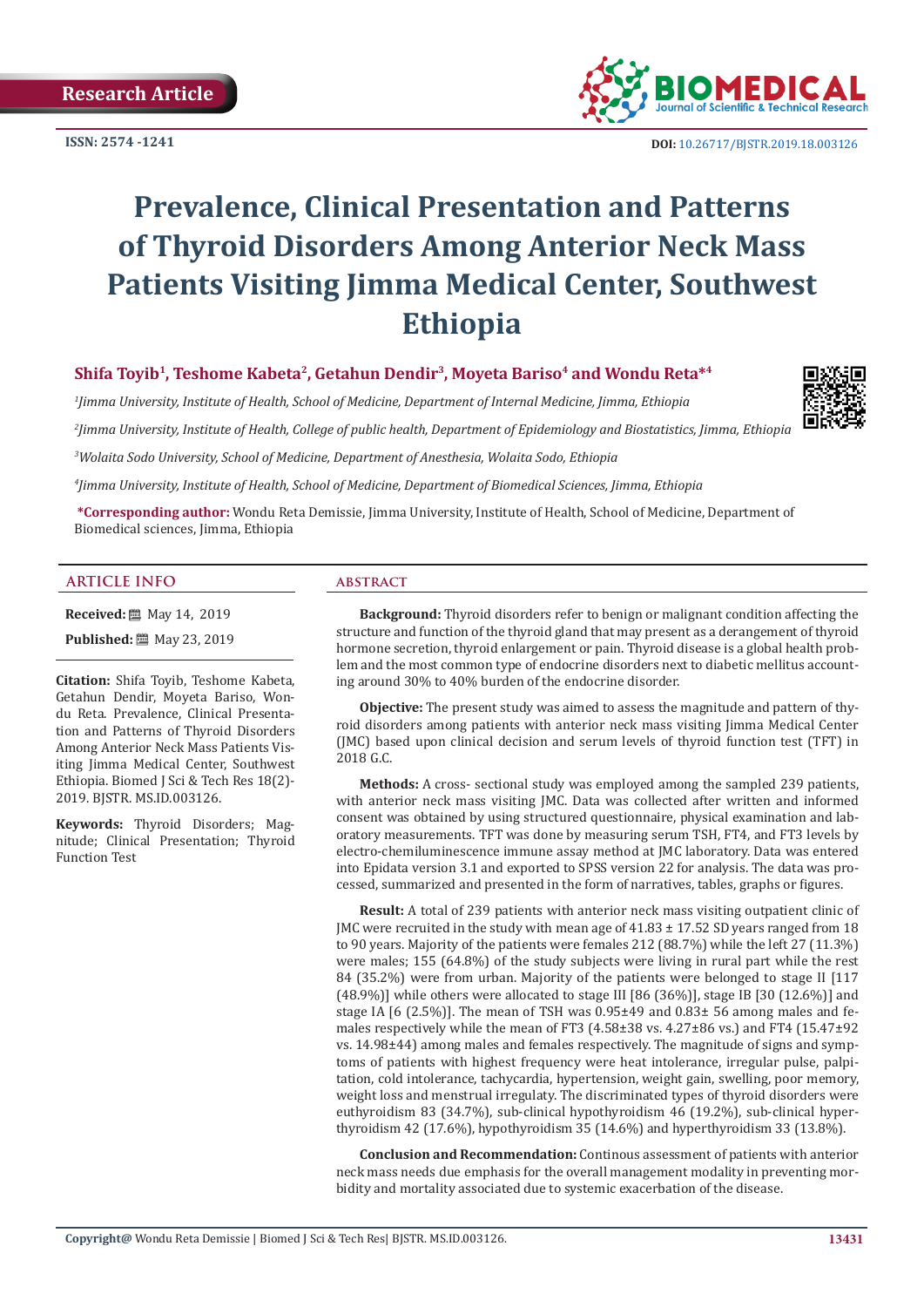# **Introduction**

Thyroid gland secrets thyroid hormones which are essential for growth, neuronal development, reproduction and regulation of energy metabolism [1]. Thyroid diseases/disorders/dysfunction refer to benign or malignant condition affecting the structure and function of the thyroid gland that may present as a derangement of thyroid hormone secretion, thyroid enlargement or pain. Thyroid disease is a global health problem that can substantially impact well-being, as it is one of the most common endocrine disorder next to diabetic mellitus accounting around 30% to 40% of the endocrine disorders [2,3]. The prevalence of thyroid disorders was the highest in Africa and WHO revealed that the continent represents over 25% of the global burden of the disease [4]. Thyroid dysfunction is common, readily identifiable and easily treatable, but if undiagnosed or untreated, it can have profound adverse effects. Thus, timely screening, discriminating types and management is mandatory because the ultimate goal of establishing routine screening programs is to provide appropriate timely treatment, prevent complications and reduce morbidity and mortality related to disease [5,6]. Thus, the present study was aimed to assess the magnitude and pattern of thyroid disorders among patients with anterior neck mass visiting JMC based upon clinical decision and serum levels of TFTs.

# **Methods and Materials**

# **Study Area and Setting**

The study was conducted in outpatient, medical and surgical clinic of Jimma Medical Center (JMC) among patients with anterior neck mass in 2018 GC. JMC is one of the specialized referral teaching hospitals in the country providing health service at inpatient and outpatient level for the catchment of over 15 million populations in the southwest of the country. JMC has no endocrine clinic and patients with known thyroid disorders have follow up and visiting at the outpatient, medical and surgical clinic of the hospital.

# **Data Collection Method**

A structured questionnaire was used to obtain sociodemographic characteristics and variables related to symptoms of thyroid dysfunction. Pertinent finding/signs were also recorded after physical investigation. Serum level of thyroid hormones (TSH, T3, T4) were measured by electro-chemiluminescence immune assay method at JMC laboratory.

# **Data Processing and Analysis**

Data was entered into EpiData version 3.1 and exported to SPSS version 22.0 for analysis after checking for missing and outlier. Descriptive findings were reported by proportions, frequency distribution, tables, graphic presentation and narration.

# **Ethical Consideration**

Ethical clearance to conduct the study was obtained from the ethical review board of Jimma University, before official commencement of the data collection process. Written and orally informed consent was obtained from all patients before data collection. Patient's confidentiality, equity of services and interests of patients was ensured during the study period.

# **Definition of terms in the study (operational definition) Thyroid Function Status**

**a. Euthyroid:** refers to normal level of TSH (0.45–4.5 mIU/L), FT3 (2.3 –6.3 pmol/l), FT4(10.3–24.5 pmol/l) [7].

**b. Subclinical Hypothyroidism:** is an elevation in serum TSH (>4.5 mIU/L) with normal serumFT4(10.3– 24.5 pmol/l) and FT3 (2.3 –6.3 pmol/l) [6–10].

**c. Hypothyrodisim:** is an elevation in serum TSH (>4.5 mIU/L) with low serum FT4 (<10.3pmol/l) and FT3 (<2.3 pmol/l) concentration [7,11].

**d. Subclinical Hyperthyrodisim:** low serum TSH (<0.45 mIU/L), but normal level of FT3 and FT4 [7,12,13].

**e. Hyperthyroidism:** If serum TSH is low (<0.45 mU/l) and FT4 >24.5 pmol/l or FT3 >6.3 pmol/lor both [7,11].

4.4.2.Grading Goiter According to World Health Organization (WHO) Goiter Grading System [14,15]:

**a. Stage IA:** Goiter detectable only by palpation and not visible even when the neck is fully extended.

**b. Stage I B:** Goiter palpable but visible only when the neck is fully extended.

**c. Stage II:** Goiter visible with the neck in normal position. Palpation is not needed for diagnosis

**d. Stage III:** Very large goiter that can be recognized at a consideration.

# **Results**

# **Socio-Demographic Characteristics of Patients with Anterior Neck Mass**

A total of 239 patients with anterior neck mass visiting outpatient clinic of JMC were recruited in the study, with mean age of  $41.83 \pm 17.52$  SD years ranged from 18 to 90 years. Majority of the patients were female 212 (88.7%) while the left 27 (11.3%) were male. About 155 (64.8%) of the study subjects were living in rural part while the rest 84 (35.2%) were from urban (Table 1).

| Table 1: Socio-demographic characteristics patients with anterior |
|-------------------------------------------------------------------|
| neck mass at JMC, 2018 G.C.                                       |

| <b>Parameter</b>          | <b>Statistics</b> |
|---------------------------|-------------------|
| Sex, Number (%)<br>Female | 212 (88.7%)       |
| Male                      | 27 (11.3%)        |
| Age, mean $\pm$ SD years  | $41.83 \pm 17.52$ |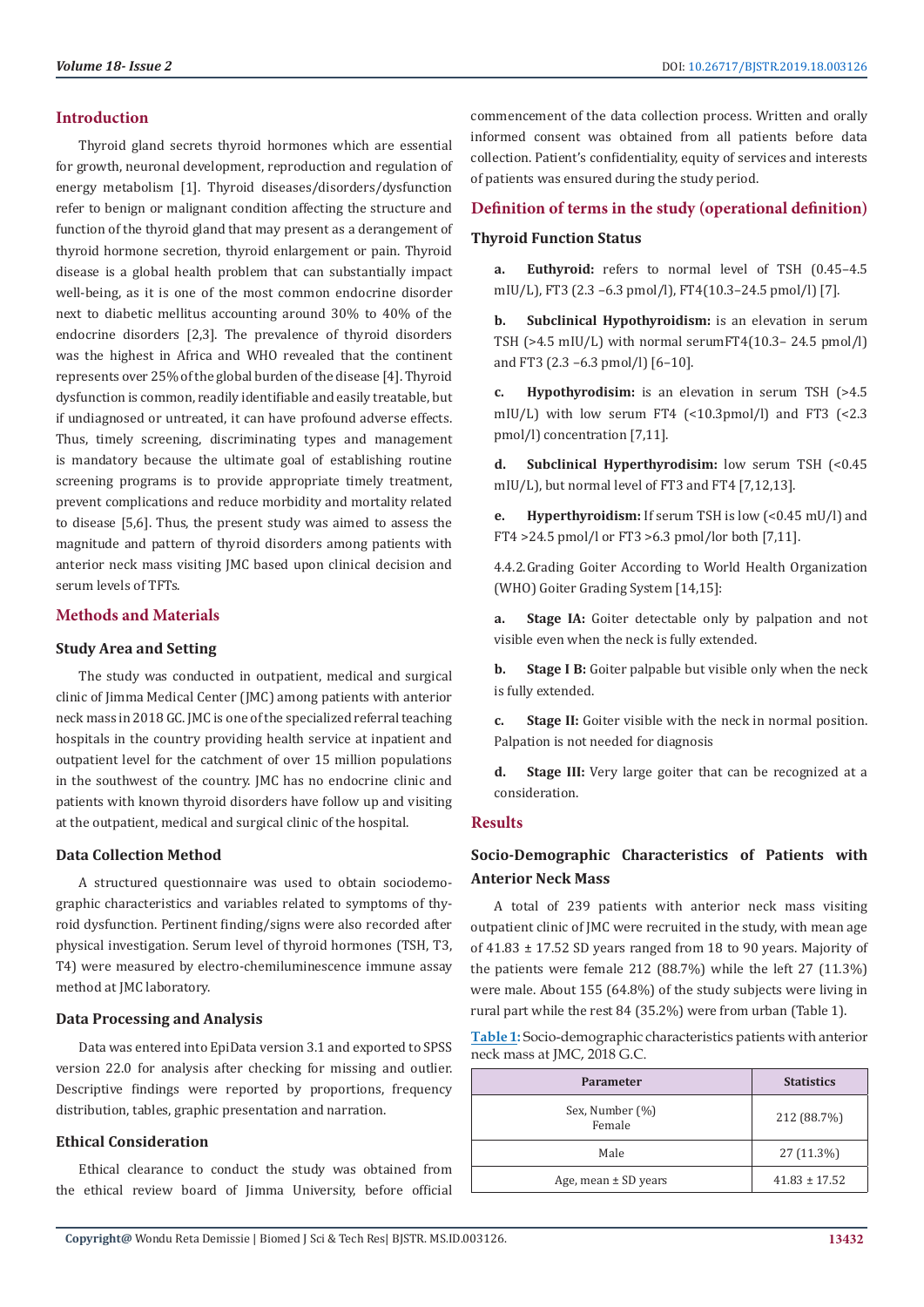| Residency, Number (%)<br>Rural | 155 (64.8%) |
|--------------------------------|-------------|
| Urban                          | 84 (35.2%)  |

# **Grades of Anterior Neck Mass**

As grading of anterior neck mass/goiter was performed according to World Health Organization (WHO) Goiter Grading System, majority of the patients were belonged to stage II 117 (48.9%) while others were stage III 86 (36%), stage IB 30 (12.6%) and stage IA 6 (2.5%) (Figure 1).



**Figure 1:** Grades of anterior neck mass among patients at JMC, 2018 G.C.

# **Thyroid Fuction Tests (TFTs)**

The mean of TSH was 0.95±49 and 0.83± 56 among males and females respectively while the mean of FT3 (4.58±38 vs. 4.27±86 vs.) and FT4 (15.47±92 vs. 14.98±44) among males and females respectively (Table 2).

**Table 2:** Thyroid fuction tests (TFTs) among patients with anterior neck mass at JMC, 2018 G.C.

|             | Mean ± SD      |               |
|-------------|----------------|---------------|
| <b>TFTs</b> | Female         | Male          |
| TSH, mIU/L  | $0.83 \pm 56$  | $0.95 + 49$   |
| FT3, pmol/L | $4.58 \pm 38$  | $4.27 \pm 86$ |
| FT4, pmol/L | $15.47 \pm 92$ | 14.98±44      |

# **Signs and Symptoms Among Patients with Anterior Neck Mass**

The magnitude of signs and symptoms of patients were displayed in Table 3 in detail with highest frequency of heat intolerance 28%, irregular pulse 28%, palpitation 25%, cold intolerance 23%, tachycardia 21%, hypertension 19.3%, weight gain 17.6%, swelling 17.6%, poor memory 17%, weight loss 16.3% and menstrual irregularity 13.8% among patients with anterior neck visiting the hospital.

**Table 3:** Signs and symptoms among patients with anterior neck mass at JMC, 2018 G.C.

| <b>Signs and Symptpms</b> | <b>Frequency (Percentage%)</b> |
|---------------------------|--------------------------------|
| Heat intolerance          | 67 (28)                        |
| Cold intolerance          | 55 (23)                        |
| Weight gain               | 42 (17.6)                      |
| Weight loss               | 39(16.3)                       |
| Irritability/anxiety      | 28 (11.7)                      |
| Menstrual irregularity    | 33 (13.8)                      |

| Dyspnea               | 17(7.1)   |
|-----------------------|-----------|
| Fatigue               | 30 (12.6) |
| Insomnia              | 25(10.5)  |
| Swelling/edema        | 42 (17.6) |
| Tachycardia           | 50(21)    |
| Irregular pulse       | 67(28)    |
| Palpitation           | 60(25)    |
| Hypertension          | 46 (19.3) |
| Exophthalmos          | 29(12)    |
| Tremor                | 37(15.5)  |
| Abnormal heart sounds | 25(10.5)  |
| Poor memory           | 42 (17.6) |
| Constipation          | 22(9.2)   |
| Diarrhoa              | 15(6.3)   |

# **Types of Thyroid Disorders among Patients with Anterior Neck**

Types of thyroid disorders were discriminated based on laboratory results of TFTs and clinical manifestation as other diagnosis criteria (U/S, Echo and FNAC) were not available routinely. Thus, using this diagnostic technique, the discriminated types of thyroid disorders were euthyroidism 83 (34.7%), subclinical hypothyroidism 46 (19.2%), sub-clinical hyperthyroidism 42 (17.6%), hypothyroidism 35 (14.6%) and hyperthyroidism 33 (13.8%) (Figure 2).



**Figure 2:** Types of thyroid disorders among patients with anterior neck mass at JMC, 2018 G.C.

# **Discussion**

In the present study conducted among a total of 239 patients with anterior neck mass, the mean age was  $41.83 \pm 17.52$  SD years ranged from 18 to 90 years with female 212 (88.7%) and rural dwellers 155 (64.8%) dominance. This finding was also supported by different studies who revealed the higher magnitude of the disease among mid age (forties), female and rural dwellers living in the iodine deficient areas [2,8,16-19]. But the mean age of  $41.83 \pm 17.52$  SD years was against the finding of Goichot et al. who reported the mean age of  $50.6 \pm 85SD$  years [20]. Grading of anterior neck mass/goiter was discriminated that majority of the anterior neck mass patients were belonged to stage II who were about 117 (48.9%), then stage III 86 (36%), stage IB 30 (12.6%) and stage IA 6 (2.5%) as grading was performed according to WHO goiter grading system. This finding was also in harmony with the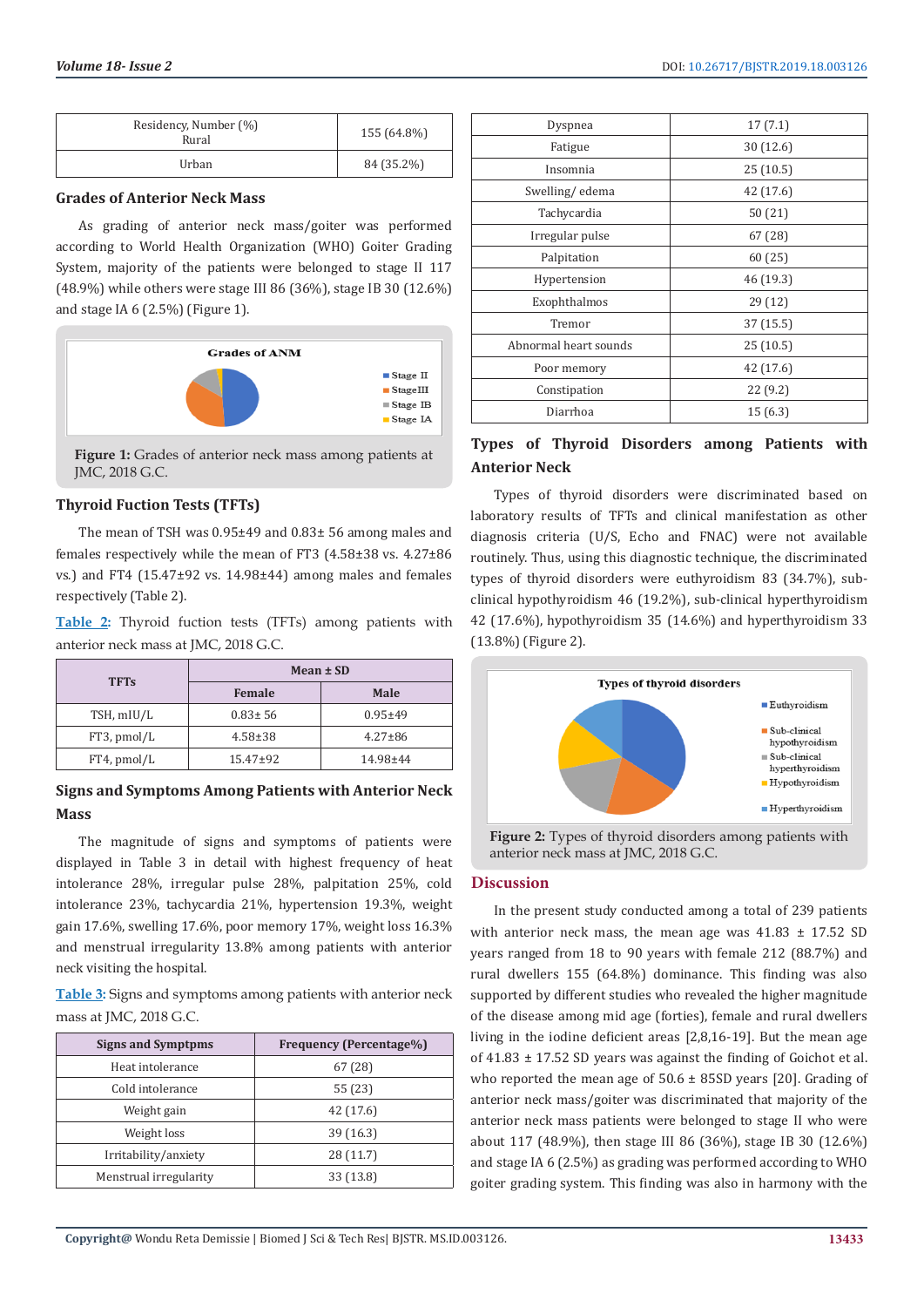studies of Bimeyna GS et al. who reported that majority of patients were allocated with stage II [21].

The mean of TSH was 0.95±49 SD and 0.83± 56 SD among males and females respectively while the mean of FT3 was (4.58±38 SD vs. 4.27±86 SD) and FT4 (15.47±92 SD vs. 14.98±44 SD) among males and females respectively which was also supported by the finding of Knudsen et al. [22]. The present study observed different signs and symptoms among patients with anterior neck visiting outpatient clinic of the hospital. Among these the highest frequency goes to heat intolerance, irregular pulse, palpitation, cold intolerance, tachycardia, hypertension, weight gain, swelling, poor memory, weight loss and menstrual irregularity. This finding was also in harmony with other studies who reported the presence of these signs and symptoms among patients with endocrine disorder [8,17,20,23,24]. The type of anterior neck mass/goiter was discriminated as euthyroidism 34.7%, sub-clinical hypothyroidism 19.2%, sub-clinical hyperthyroidism 17.6%, hypothyroidism 14.6% and hyperthyroidism 13.8% based on result of TFTs and clinical decision.

Majority of the patients were euthyroidism (34.7%) who diagnosed with normal laboratory results of TFTs and absence of sign and symptoms being supported by different studies that revealed simple or diffuse or physiological or euthyroidgoitre as the commest among patients with anterior neck mass [2,19,22,25]. Sub-clinical hypothyroidism was observed with higher prevalence (19.2%) among diagnosed thyroid disorders which was also in harmony with study of Marwaha et al who reported a prevalence of sub-clinical hypothyroidism of 19.3% [26]. But the present 19.2% burden of sub-clinical hypothyroidism was against the study of Tekle et al who reported 6.47% among patients visiting endocrine clinic of Tikur Anbessa hospital [8] and study of Jailkhani et al. who reported sub-clinical hypothyroidism with prevalence of 33% [27] due to study population difference.

The prevalence of sub-clinical hyperthyroidism was 17.6% in present study which was also in harmony with the study of Goichot et al. who reported 10.4% prevalence of subclinical hyperthyroidism [20]. The observed prevalence of hypothyroidism of 14.6% was in agreement with the prevalence of hypothyroidism of 13.1% reported by study of Sarfo-Kantanka et al. [18]. The observed magnitude of hyperthyroidism (13.8%) in the present study was also in line with the study of Monabeka et al. who reported it with prevalence of 20.8% [28]. Despite the higher prevalence of iodine deficiency thyroid disorder and thyroid malignancy/ lesion reported in the continent, Ethiopia and the setting [16,29-33], the present study was not discriminated them as other means of diagnosis like FNAC, ultrasound and urine iodine analysis not performed which was considered as the limitation of the study.

#### **References**

1. [Maenhaut C, Christophe D, Vassart G \(2000\) Ontogeny, Anatomy,](https://www.ncbi.nlm.nih.gov/books/NBK285554/)  [Metabolism and Physiology of the Thyroid. In Feingold KR, Anawalt](https://www.ncbi.nlm.nih.gov/books/NBK285554/)  [B, Boyce A, et al. \(eds.\). Endotext \[Internet\]. South Dartmouth \(MA\):](https://www.ncbi.nlm.nih.gov/books/NBK285554/) [MDText.com, Inc.](https://www.ncbi.nlm.nih.gov/books/NBK285554/)

- 2. [Vanderpump MP \(2011\) The epidemiology of thyroid disease. Br Med](https://www.ncbi.nlm.nih.gov/pubmed/21893493) [Bull 99\(1\): 39-51.](https://www.ncbi.nlm.nih.gov/pubmed/21893493)
- 3. [Garmendia Madariaga A, Santos Palacios S, Guillén Grima F, Galofré JC](https://www.ncbi.nlm.nih.gov/pubmed/24423323) [\(2014\) The incidence and prevalence of thyroid dysfunction in Europe:](https://www.ncbi.nlm.nih.gov/pubmed/24423323) [a meta-analysis. J Clin Endocrinol Metab 99\(3\): 923-931.](https://www.ncbi.nlm.nih.gov/pubmed/24423323)
- 4. [\(2002\) Organization WH. The world health report 2002: reducing risks,](https://www.who.int/whr/2002/en/) [promoting healthy life. World Health Organization.](https://www.who.int/whr/2002/en/)
- 5. [Garber JR, Cobin RH, Gharib H, Hennessey JV, Klein I, Mechanick JI, et](https://www.ncbi.nlm.nih.gov/pubmed/23246686) [al. \(2012\) Clinical practice guidelines for hypothyroidism in adults:](https://www.ncbi.nlm.nih.gov/pubmed/23246686) [cosponsored by the American Association of Clinical Endocrinologists](https://www.ncbi.nlm.nih.gov/pubmed/23246686) [and the American Thyroid Association. Endocr Pract 18\(6\): 988-1028.](https://www.ncbi.nlm.nih.gov/pubmed/23246686)
- 6. [Surks MI \(2005\) Subclinical thyroid dysfunction: A joint statement on](https://www.ncbi.nlm.nih.gov/pubmed/15643019) [management from the American Association of Clinical Endocrinologists,](https://www.ncbi.nlm.nih.gov/pubmed/15643019) [the American Thyroid Association, and The Endocrine Society. J Clin](https://www.ncbi.nlm.nih.gov/pubmed/15643019) [Endocrinol Metab 90\(1\): 586-587.](https://www.ncbi.nlm.nih.gov/pubmed/15643019)
- 7. [Baskin HJ, Cobin RH, Duick DS, Gharib H, Guttler RB, Kaplan MM, et](http://mythyroid.com/documents/AACE%20Thyroid%20Guideslines-%202002.pdf) [al. \(2002\) American association of clinical endocrinologists medical](http://mythyroid.com/documents/AACE%20Thyroid%20Guideslines-%202002.pdf) [Guidelines for clinical practice for the evaluation and treatment of](http://mythyroid.com/documents/AACE%20Thyroid%20Guideslines-%202002.pdf) [hyperthyroidism and hypothyroidism: AACE Thyroid Task Force. Endocr](http://mythyroid.com/documents/AACE%20Thyroid%20Guideslines-%202002.pdf) [Pract 8\(6\): 457-469.](http://mythyroid.com/documents/AACE%20Thyroid%20Guideslines-%202002.pdf)
- 8. [Tekle HA, Bobe TM, Tufa EG, Solomon FB \(2018\) Age-sex disparities and](https://www.ncbi.nlm.nih.gov/pubmed/30029689/) [sub-clinical hypothyroidism among patients in Tikur Anbesa Specialized](https://www.ncbi.nlm.nih.gov/pubmed/30029689/) [Hospital, Addis Ababa, Ethiopia. J Health Popul Nutr 37\(1\): 18.](https://www.ncbi.nlm.nih.gov/pubmed/30029689/)
- 9. [Cooper DS \(2001\) Subclinical hypothyroidism. N Engl J Med 345\(4\):](https://www.nejm.org/doi/full/10.1056/NEJM200107263450406) [260-265.](https://www.nejm.org/doi/full/10.1056/NEJM200107263450406)
- 10. [Surks MI, Ortiz E, Daniels GH, Sawin CT, Col NF, Cobin RH, et al. \(2004\)](https://www.ncbi.nlm.nih.gov/pubmed/14722150) [Subclinical thyroid disease: scientific review and guidelines for diagnosis](https://www.ncbi.nlm.nih.gov/pubmed/14722150) [and management. Jama 291\(2\): 228-238.](https://www.ncbi.nlm.nih.gov/pubmed/14722150)
- 11. [Alam Khan V, Khan MA, Akhtar S \(2002\) Thyroid disorders, etiology and](https://scialert.net/fulltextmobile/?doi=jms.2002.89.94) [prevalence. J Med Sci 2\(2\): 89-94.](https://scialert.net/fulltextmobile/?doi=jms.2002.89.94)
- 12. [Toft AD \(2001\) Subclinical hyperthyroidism. N Engl J Med 345\(7\): 512-](https://www.nejm.org/doi/full/10.1056/NEJMcp010145) [516.](https://www.nejm.org/doi/full/10.1056/NEJMcp010145)
- 13. [Biondi B, Palmieri EA, Klain M, Schlumberger M, Filetti S, Lombardi G](https://www.ncbi.nlm.nih.gov/pubmed/15762182) [\(2005\) Subclinical hyperthyroidism: clinical features and treatment](https://www.ncbi.nlm.nih.gov/pubmed/15762182) [options. Eur J Endocrinol 152\(1\): 1-9.](https://www.ncbi.nlm.nih.gov/pubmed/15762182)
- 14. [Andersson M, Takkouche B, Egli I, Benoist B de \(2003\) The WHO Global](http://ign.org/cm_data/1488-1695-1-PB.pdf) [Database on iodine deficiency disorders: the importance of monitoring](http://ign.org/cm_data/1488-1695-1-PB.pdf) [iodine nutrition. Scand J Nutr 47\(4\): 162-166.](http://ign.org/cm_data/1488-1695-1-PB.pdf)
- 15. [\(2010\) WHO. Data sources and inclusion criteria for the Database on](https://www.who.int/vmnis/database/iodine/iodine_data_sources/en/) [Iodine Deficiency.](https://www.who.int/vmnis/database/iodine/iodine_data_sources/en/)
- 16. [Melak T, Abebe M, Tesfaye W, Melku M \(2015\) Cytological patterns of](https://www.scopemed.org/?mno=179818) [thyroid lesions at Gondar University Hospital, Northwest Ethiopia: A](https://www.scopemed.org/?mno=179818) [retrospective study. J Mol Pathophysiol 4\(1\): 39.](https://www.scopemed.org/?mno=179818)
- 17. [Fualal J, Moses W, Jayaraman S, Nalugo M, Ozgediz D, Duh Q-Y, et al.](https://escholarship.org/uc/item/8nw3m4b7) [\(2012\) Characterizing thyroid disease and identifying barriers to care](https://escholarship.org/uc/item/8nw3m4b7) [and treatment in Uganda. World J Endoc Surg 4\(2\): 47-53.](https://escholarship.org/uc/item/8nw3m4b7)
- 18. [Sarfo Kantanka O, Kyei I, Sarfo FS, Ansah EO \(2017\) Thyroid disorders in](https://www.hindawi.com/journals/jtr/2017/7843972/) [central ghana: the influence of 20 years of iodization. J Thyroid Res 1-8.](https://www.hindawi.com/journals/jtr/2017/7843972/)
- 19. [Salami BA, Odusan O, Ebili HO, Akintola PA \(2016\) Spectrum and](https://www.ncbi.nlm.nih.gov/pubmed/27623725) [prevalence of thyroid diseases seen at a tertiary health facility in](https://www.ncbi.nlm.nih.gov/pubmed/27623725) [Sagamu, South-West Nigeria. Niger Postgrad Med J 23\(3\): 137.](https://www.ncbi.nlm.nih.gov/pubmed/27623725)
- 20. [Goichot B, Caron P, Landron F, Bouée S \(2016\) Clinical presentation](https://www.ncbi.nlm.nih.gov/pubmed/25959282) [of hyperthyroidism in a large representative sample of outpatients in](https://www.ncbi.nlm.nih.gov/pubmed/25959282) [France: relationships with age, aetiology and hormonal parameters. Clin](https://www.ncbi.nlm.nih.gov/pubmed/25959282) [Endocrinol \(Oxf\) 84\(3\): 445-451.](https://www.ncbi.nlm.nih.gov/pubmed/25959282)
- 21. [Bimenya GS, Kaviri D, Mbona N, Byarugaba W \(2002\) Monitoring the](https://www.ncbi.nlm.nih.gov/pubmed/12789104/) [severity of iodine deficiency disorders in Uganda. Afr Health Sci 2\(2\):](https://www.ncbi.nlm.nih.gov/pubmed/12789104/) [63-68.](https://www.ncbi.nlm.nih.gov/pubmed/12789104/)